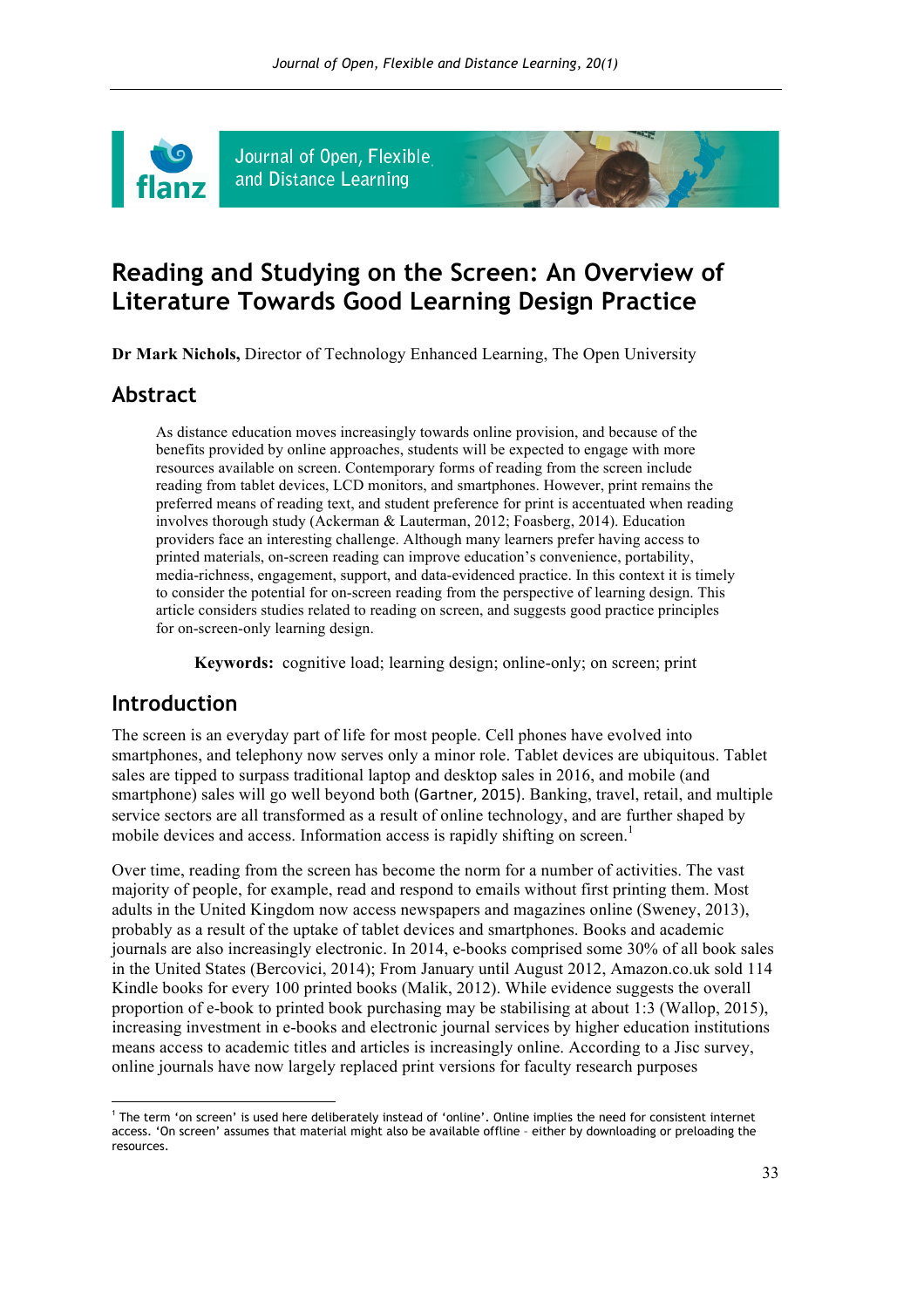(Housewright, Schonfeld, & Wulfson, 2013<sup>2</sup>). Ready access to academic e-books is also improving, although title availability is not sufficiently ubiquitous and licencing arrangements are too challenging to make academic e-books a comprehensive solution for academic libraries at present (Walters, 2013).

## **On-screen opportunities**

The emphasis on the electronic word, the rapid uptake of tablets and smartphones, and the availability of internet connectivity provide substantial opportunities for providers of distance education. On-screen reading is no longer as inconvenient as it once was, and reading applications continue to develop. Over the last decade or so, resource-based providers of distance education provided printed materials to students in the form of printed learning guides and readings, complemented with online discussion forums, media (frequently on videotape, CDROM, or DVD), and external internet links. Additional learning materials can also be available online, although usually in a printable format. As the on-screen world becomes more familiar and central to academic research, an on-screen-only approach to education can be considered a step forward rather than a retrograde one—particularly if an on-screen approach involves more than simply converting a traditional print resource into an electronic format.

An enhanced on-screen-only provision of education provides multiple additional benefits:

- Effective on-screen reading skills are important for 21st century professionals.
- On-screen text can be seamlessly complemented with additional resources and references such as feedback activities, illustrative media, and glossaries.
- On-screen information is extremely portable (limited only by the device used to access it), and can be made available and synchronised across various devices.
- Development of on-screen text is streamlined and more efficient, as print materials tend to be produced electronically and then require additional formatting, pagination, publication, storage, and distribution. On-screen information can be readily, immediately, and cheaply distributed and amended.
- On-screen text can be manipulated and annotated by the end-user, and user notes can be easily shared. The user can manipulate text size and (frequently) font, colour, and contrast.
- Searches can be made for keywords across the whole text.
- Electronic accessibility services such as Read&Write for Google Chrome, and close captioning services, can be used by the reader (depending on the format).
- User activity can be passively tracked through analytics.

It is clear from this list that making print material available on screen (in the form of, say, PDF or ePub files) is neither the point nor the objective. While on-screen text certainly is cheaper to distribute, the potential advantages to tertiary education institutions and their students go well beyond this. A deliberate and leveraged on-screen approach to learning design results in a learning experience that goes well beyond the limitations of a print-based paradigm.

From the perspective of online distance educators, one of the more important aspects of onscreen reading is that of learning analytics, defined as "the measurement, collection, analysis, and reporting of data about learners and their contexts, for purposes of understanding and optimizing learning and the environments in which it occurs" (SoLAR 2011, in Ferguson, Macfayden, Clow, Tynan, Alexander, & Dawson, 2014, p. 121). Such data, already captured in virtual learning environment (VLE) transactions, becomes more powerful and discerning as more

2 I used to print articles but read them on screen. However, paper provided me with security rather than focus, and this year I have stopped printing articles—although I do rotate my external monitor for a portrait view.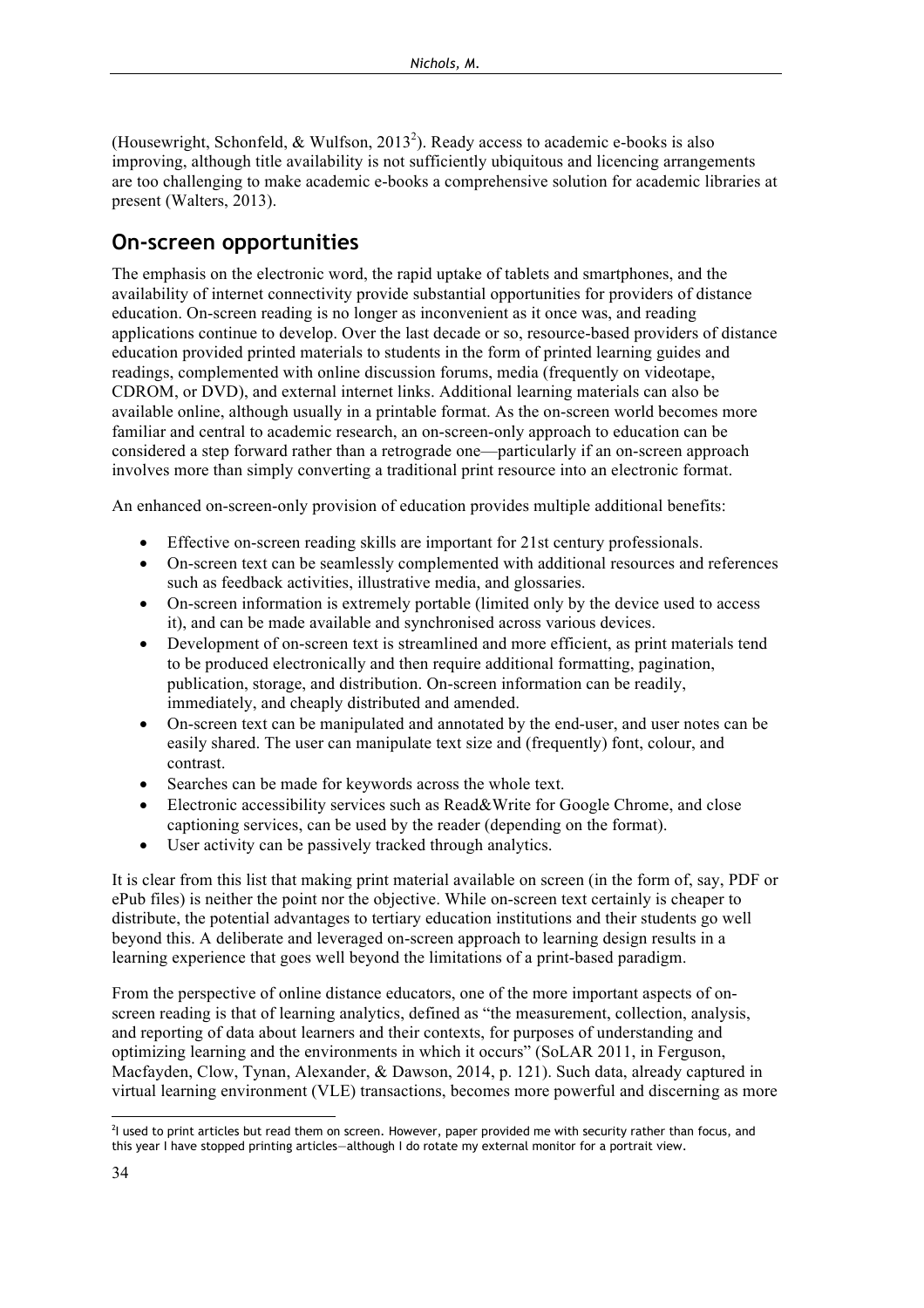detail is provided. But although analytics data captured from individuals might provide insight into tutorial interventions—even where on-screen reading is not required—little can be gleaned about the design of the course. At the level of the individual student, analytics are completely meaningless if students print their course materials or read them outside the VLE. With onscreen reading analytics, "new ways of understanding trends and behaviours in students . . . can be used to improve learning design, strengthen student retention, provide early warning signals concerning individual students and help to personalise the learner's experience" (de Freitas et al., 2015, p. 1175). Improvements in the availability of analytics data will have a profound influence on the student experience for online and distance learning. Unprecedented insight into student behaviour in on-screen courses—at the collective level—will assist learning designers to craft materials based on actual use, resulting in more discerning, evidence-based and learning-friendly course materials. For example, analytics of the average time spent on a particular page, and the number of times students return to that page, can provide important clues as to the clarity of the material provided. The average study time and the influence of feedback exercises on average study time, can both be measured. As should be clear, the exercise does not aim to just garner better ways of presenting printed material on screen; instead, the intention is to optimise a text, media, and activity mix based on actual and objective feedback from collective use. On-screen materials, therefore, provide not only better access to richer materials but also their own feedback loop and evidence base. The passive collection of analytics data through on-screen engagement with materials alone provides significant potential to improve learning, and on-screen reading gives an immediate and detailed view of student progress and behaviour.

A print orientation to learning design results in a catch-22. If learning designers develop for a printable world, they are unable to model design approaches that demonstrate print independence. It is a courageous institution that seeks to adopt an on-screen approach to education, particularly because students have a negative perception of the institution merely passing on the costs of printing, and the well-documented evidence of student preference for printed materials (Ackerman & Goldsmith, 2011; Ackerman & Lauterman, 2012; Baron, 2015; Foasberg, 2014; Lauterman & Ackerman, 2014; Liu, 2005; Noyes & Garland, 2005; Vandenhoek, 2013; Woody, Daniel, & Baker, 2010).<sup>3</sup> Ultimately, however, the question of onscreen versus print transcends that of student preference. Learning designers must seek to provide an on-screen learning experience that goes well beyond what is printable. (This is not to suggest that nothing ought to be printed, as outlined later.)

Student success and learning should be central to the debate of on screen versus print. If an onscreen learning experience is designed so that it *improves* educational outcomes and support, debate of on-screen versus print takes on a different tone and purpose. The potential benefits of on-screen learning to students, and whether on-screen learning results in cognitive impairment, are central to this revised debate. The benefits have already been disclosed. To further advance the debate, this article now overviews the literature relating to cognitive impairment from onscreen reading, and explores the conditions for how on-screen learning approaches might better support students. The article concludes with some recommendations for developing effective onscreen learning resources.

 $\overline{a}$ 

<sup>&</sup>lt;sup>3</sup> This perspective aligns with student feedback from both Open Polytechnic and The Open University. As I prepared this paper, there were no published studies identifying the percentage of students who prefer an on-screen-only education experience, but independent research conducted by Open Polytechnic indicates that it could be up to 20% of its adult distance learners.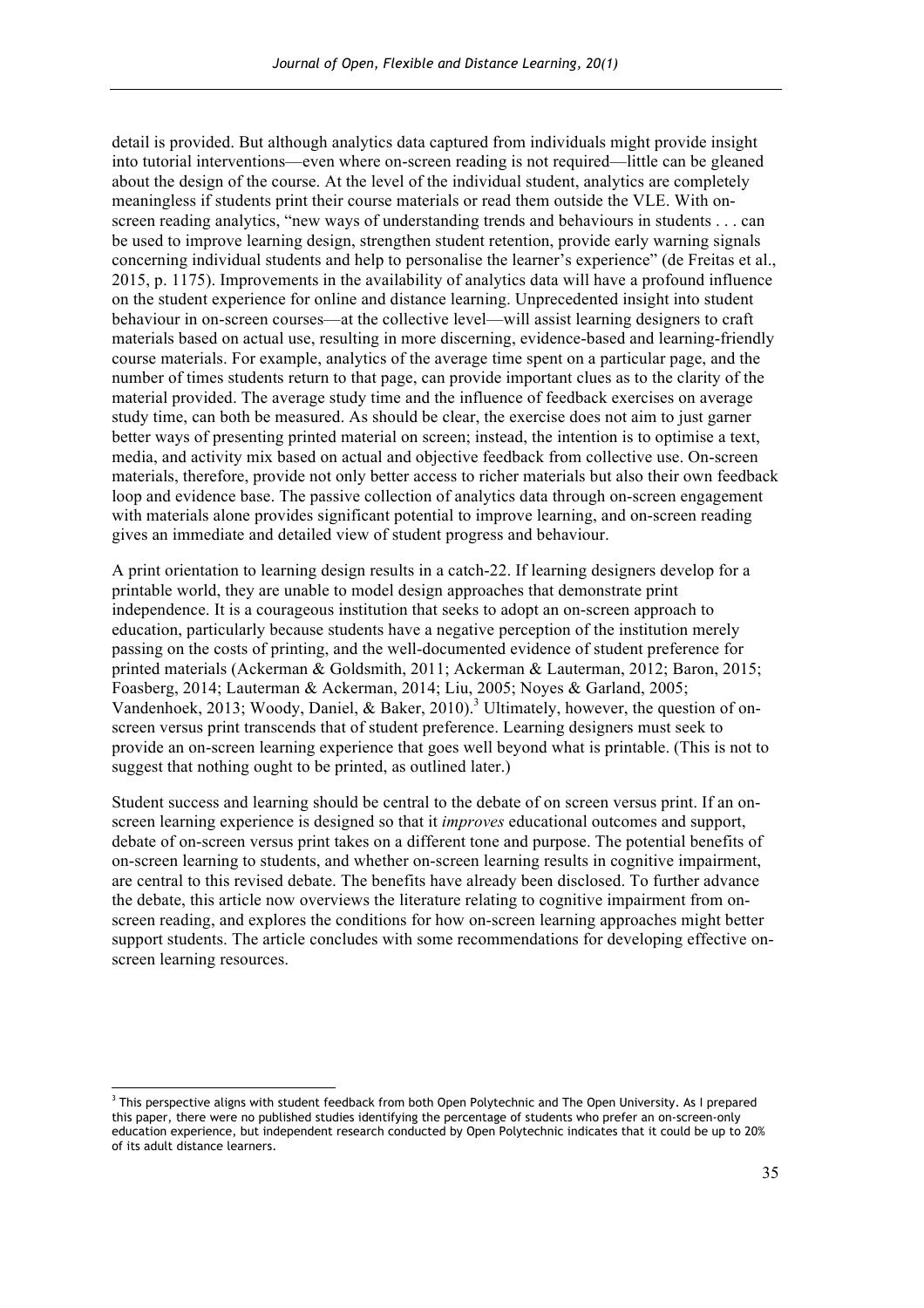## **Comparing on screen with print**

Outcomes from literature comparing the comprehension of readers reading print and on screen are mixed, although a meta-theme of no significant difference (NSD) can be broadly applied. This conclusion is straightforward enough, but it glosses over some important details. Dillon's (1992) sentiment that the differences between reading from screen and paper defy single variable explanation remains valid, although some key themes can be discerned.

The NSD finding has a consistency about it. In the late 1980s, in an early study comparing reading from CRT monitors with reading print, "no significant difference was found in either reading speed or comprehension between screen and paper, or between dark and light character displays" (Oborne & Holton, 1988, p. 1). According to Dillon (1992), early studies were unanimous that comprehension is not affected by on-screen or paper reading.<sup>4</sup> In addition to measuring reader comprehension, early studies were concerned with the influence of hypertext (that is, text that links to other sections), which tended to have a negative effect on student comprehension (Dillon, 1992). A meta-study, prepared some 15 years after Dillon's work, concluded that:

. . . total equivalence [for reading from paper vs screen] is not possible to achieve, although developments in computer technology, more sophisticated comparative measures and more positive user attitudes have resulted in a continuing move towards this goal (Noyes & Garland, 2008, p. 1352).

Noyes and Garland's review considers the findings from multiple studies concerned with reading speed, accuracy, and comprehension. The authors conclude that "the situation is changing and it is probably fair to conclude that greater equivalence is being achieved today than at the time of Dillon's (1992) literature review" (Noyes & Garland, 2008, p. 1371). The variability of studies noted by Dillon, and Noyes and Garland, is more recently confirmed by Jabr in a sweeping summary of literature:

[In studies] published since the early 1990s . . . a slight majority has confirmed earlier conclusions, but almost as many have found few significant differences in reading speed or comprehension between paper and screens (Jabr, 2013, para. 6).

Echoing Noyes and Garland, Jabr concludes that "[p]erhaps, then, any discrepancies in reading comprehension between paper and screens will shrink as people's attitudes continue to change" (ibid., para. 28). Even Baron, nostalgic to the point of heavy bias for print reading, concedes that "[n]early all recent investigations are reporting essentially no differences" (2015, p. 12). Indeed, several recent studies considering e-readers alongside paper and computer screens are emphatic that there is no difference in comprehension, whether you read on screen or from a printed page (Margolin, Driscoll, Toland, & Kegler, 2013; Subrahmanyam et al., 2013). A further study suggests that familiarity with tablet devices makes a positive difference to deep-level comprehension, and concludes that tablets are superior to computer displays (Chen, Cheng, Chang, Zheng, & Huang, 2014). Another study reveals evidence of no cognitive performance difference between using printed textbooks and electronic ones when overall grades and perceived learning are considered (Rockinson-Szapkiw, Courduff, Carter, & Bennett, 2013). Growing familiarity with reading from tablets and smartphones seems to be making a difference.

Importantly, computer vision syndrome (CVS) does not seem to be a factor against on-screen reading, as reading from the screen is no more physically demanding than reading from paper.

 $\overline{a}$ 

<sup>4</sup> It is useful to note here that Ackerman & Goldsmith (2011) also found no difference across subjects reading from CRT and LCD displays.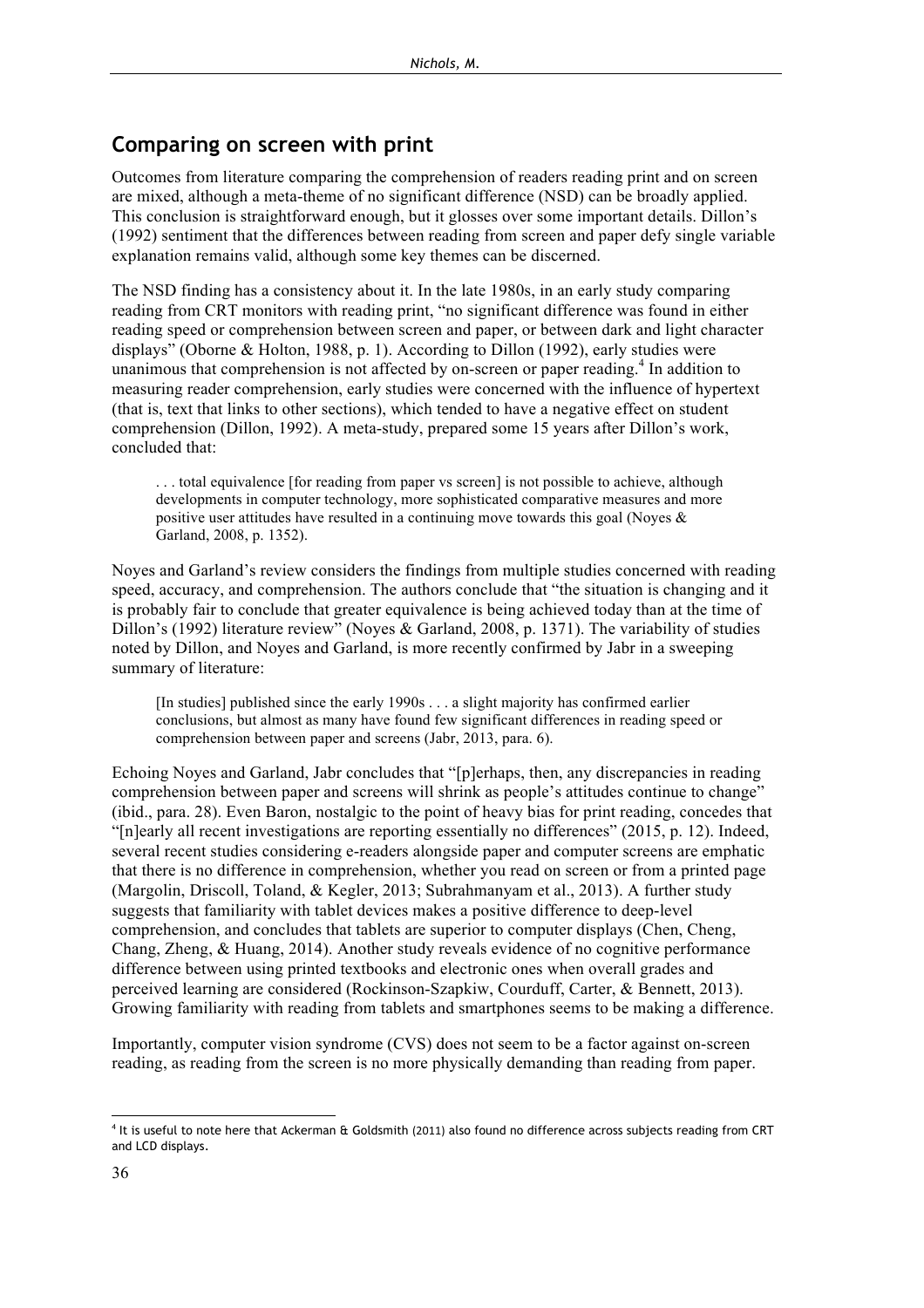According to one meta-analysis, CVS is more likely to be caused by the position of the screen than by reading from it (Koslowe, Waissman, & Biner-Kaplan, 2011).

#### **NSD findings**

A number of studies are unambiguous in their NSD findings (Margolin et al., 2013; Rockinson-Szapkiw et al., 2013; Subrahmanyam et al., 2013). Margolin et al. (2013) found no significant difference—for either recall or comprehension—between paper, computers, and e-readers. The study by Subrahmanyam et al. (2013) indicates that requiring critical engagement with material can improve comprehension. The study investigated simple, medium, and complex tasks that included recall, comprehension, and report writing for samples using print and on-screen sources; it also considered reading speed and comprehension for print, computers, and tablets while testing for the influence of user multi-tasking. While it took multi-tasking readers longer to engage with the passages, "there was no effect of medium on reading comprehension" (p. 11). The study found that even students reading from paper tend to be distracted by technologies, with texting and talking on cellphones being most common. In the second part of their study, Subrahmanyan et al. tested the rubric scores of one-page essays created by students who were provided with articles in print or by computer; or a computer, printer and internet combination. In the words of the study, "no significant differences were found between any of the three conditions for efficiency and output quality as measured by the [marking and grading] rubric" (p. 18), despite most respondents indicating they would prefer to engage with print. Subrahmanyam et al. also found no significant difference between paper, laptop, and tablet in reading or report-writing tasks. Finally, Rockinson-Szapkiw et al. (2013) found that e-textbooks are equivalent to print textbooks in terms of perceived learning and grades.

It is anticipated that technology will continue to improve the nature of the on-screen reading experience (Rockinson-Szapkiw et al., 2013). Indeed, in the Rockinson-Zsapkiw study, 90% of the 19.7% of students (*n*=106) who self-selected to use an e-textbook accessed it from a mobile device. It is also likely that the tools that are increasingly available to the on-screen reader (including note-taking, highlighting, social notes, enhanced displays, glossaries, and online links for further information) will continue to improve the effectiveness of on-screen reading (Subrahmanyam et al., 2013). While previous studies may have been concerned with comparing texts that are in a page fidelity format (that is, a printed page compared with a PDF version of that same page), the adaptive and enriched potential for reflowable texts (text that reapportions itself based on screen and font size) will probably result in on-screen options becoming more popular and effective. Further, there is evidence that students are becoming more familiar with digital annotation tools – to the extent that on-screen readers are more likely to type notes at source than to hand-write notes on printed materials (Rockinson-Szapkiw et al., 2013).

### **Contrary studies considered**

The literature associated with on-screen and print reading is beset by different study design in terms of both demographics and methodology. Although the conclusion of NSD is a defensible one when literature is synthesised, some recent studies comparing computer screens and print clearly find in favour of print (Mangen, Walgermo, & Brønnick, 2013; Wästlund, Reinikka, Norlander, & Archer, 2005) or else provide more nuanced results (Ackerman & Goldsmith, 2011; Ackerman & Lauterman, 2012; Chen et al., 2014; Lauterman & Ackerman, 2014). Two prominent reasons for these differences are overconfidence and cognitive load.

Several studies (Ackerman & Goldsmith, 2011; Ackerman & Lauterman, 2012; Lauterman & Ackerman, 2014; Liu, 2005) have identified overconfidence (when a person's subjective confidence is higher than it should be for effectiveness) as a feature of how on-screen readers tend to approach their reading tasks.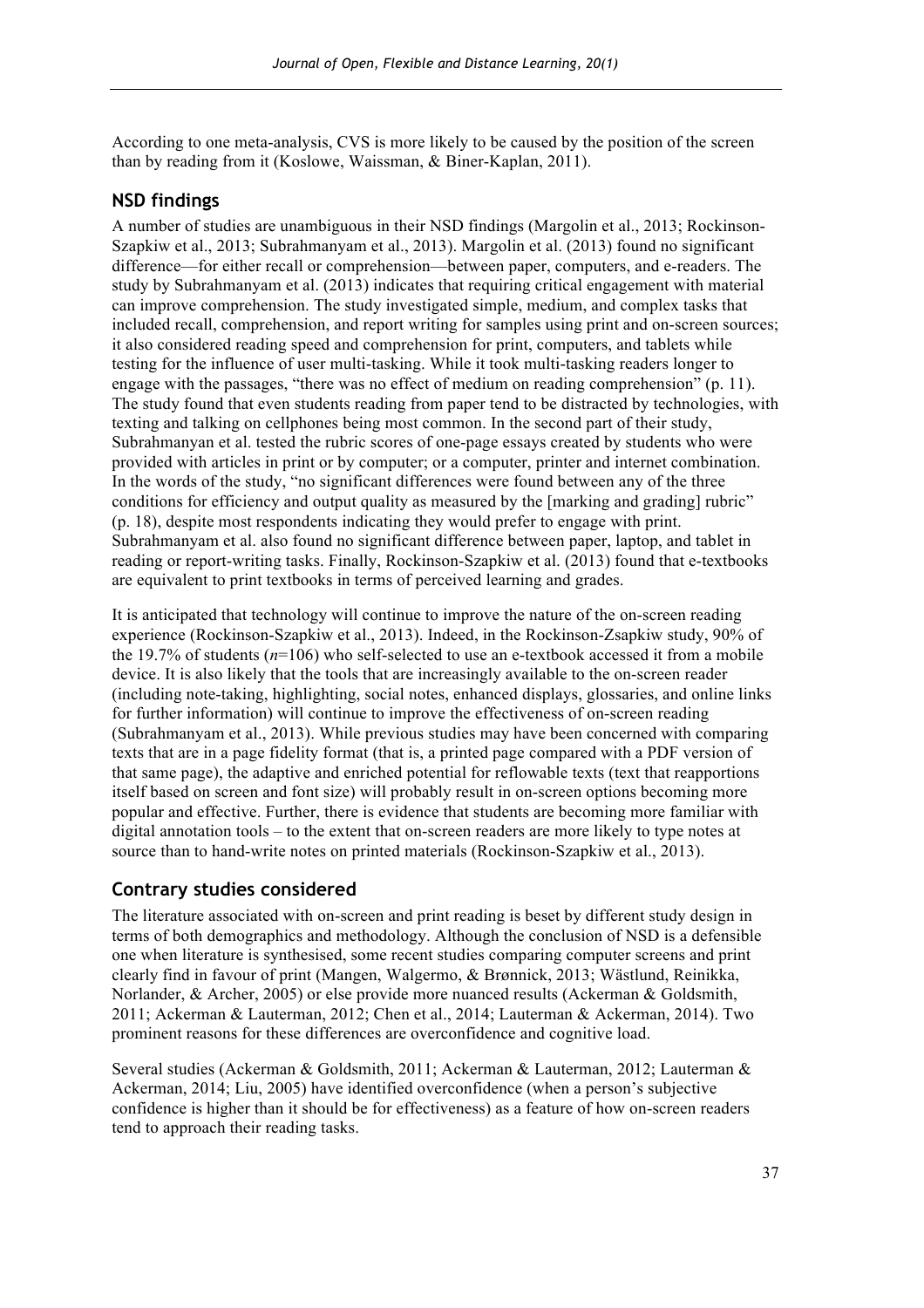This overconfidence can be partly attributed to the reader's familiarity with processing brief onscreen readings such as email (which varies in its formality) or news items. Genre of use (that is, an internal sense that reading from the screen is a more casual and rapid exercise than reading from print) may be an important factor in overconfidence (Ackerman & Goldsmith, 2011; Ackerman & Lauterman, 2012; Liu, 2005). The Ackerman and Goldsmith (2011) study found NSD in cognitive performance for on-screen and print reading when performance was subject to a limited time. However, when the two groups were permitted to self-regulate time, the on-screen group were overconfident and did not perform as well. On-screen readers invested less time, and their performance in tests was lower than that of print students although most had made notes by marking up the document as they read. However, the subsequent study of Ackerman and Lauterman (2012), using the same methodology, reversed these findings; when given free time *with suggested time guidance*, on-screen participant scores were no different from those of paper participants. Under time pressure, though, the on-screen group did not perform as well. Again, overconfidence was a factor in the relatively poor performance of the on-screen group, and there was evidence that reader preference for reading print or on screen also played a part.

Such findings indicate that there is nothing inherently disadvantageous in on-screen reading except that readers tend to approach it differently. As the Ackerman and Goldsmith (2011) study notes, "although people are reluctant to study on screen, they can potentially do so as efficiently as on paper" (p. 27). On-screen readers are possibly not aware of the reading strategies that would assist their learning, or are not sufficiently experienced with on-screen reading for it to work for them. Lauterman & Ackerman (2014) found that "the consistent screen inferiority found in performance and overconfidence can be overcome by simple methods, such as practice and guidance on in-depth processing, even to the extent that some learners become able to perform as well on screen as on paper" (p. 462). Students for whom on-screen reading might impair cognitive performance *can* learn to read effectively on screen.

Cognitive load, the extent to which a reader's limited short-term processing memory is engaged with a task, is the second prominent reason for differences in study findings on on-screen and print reading. It is claimed that the cognitive load demanded by on-screen reading is greater than that for print, either from a lack of physical clues regarding progress, haptic familiarity (not having the same ability to engage with the page by touch), or the need for readers to engage with additional navigational activity such as scrolling (DeStefano & LeFevre, 2007; Lauterman & Ackerman, 2014; Mangen, 2008; Mangen et al., 2013; Margolin et al., 2013; Wästlund, Norlander, & Archer, 2008; Wästlund et al., 2005). Paper-based text has a definite fixity compared with on-screen text, and the physicality of a book or printed work provides additional navigational clues as to how far the reader has progressed. In contrast, e-reading forces a more virtual sense of navigation. It is theorised that this difference in navigability requires an e-text reader to focus on both progress and comprehension at the same time (Jabr, 2013; Mangen et al., 2013). However, cognitive load can decrease as tasks become more familiar and as strategies are made available, and learning strategies that improve cognition can also be suggested (Kalyuga, 2009); worked examples and effective diagrams are two additional means whereby the cognitive load of learning may be reduced (Ayres & Gog, 2009). Optimising page layout can also reduce the mental workload required for reading on screen (Wästlund et al., 2008). Cognitive loading is not an inevitable outcome of on-screen design strategies.

38 Reader distraction, primarily as the result of increased cognitive load, is also often cited as a disadvantage of on-screen reading (Baron, 2015). Studies confirm distraction has a detrimental effect on comprehension, whether it is from the temptations of social media (receiving an IM, or opening a browser to see the latest news) or heavily hyperlinked text (tempting a reader to click elsewhere on a related theme, and breaking their reading flow). It is particularly clear that use of hypertext increases cognitive load, and hypertext should be minimised if applied at all (DeStefano & LeFevre, 2007). Education designers must take care to ensure that on-screen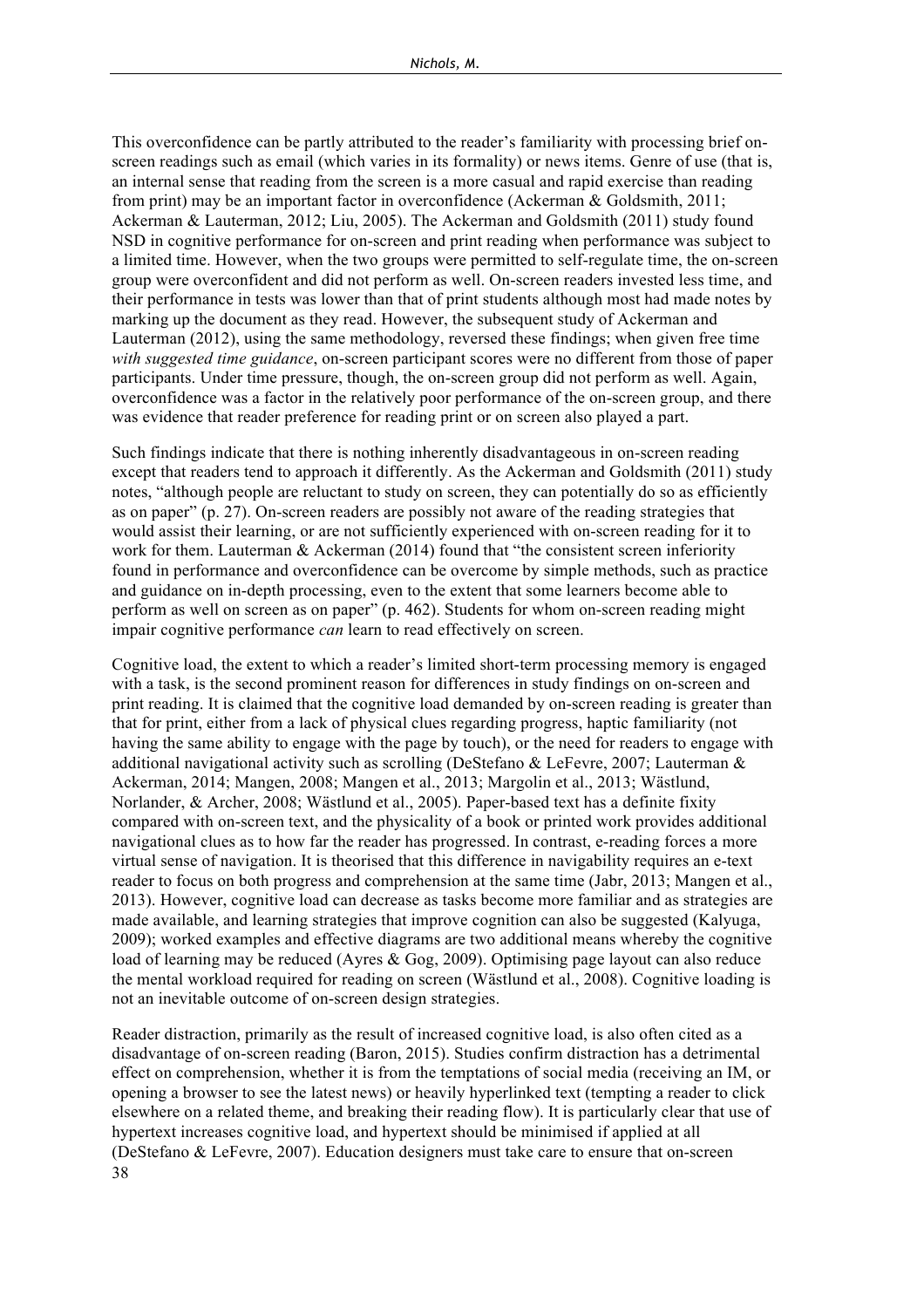reading takes place with as little distraction as possible. Innovations such as Reading View in the Microsoft Edge browser are specifically designed to reduce the cognitive load of reading web pages.

Literature suggests that, where comparative findings for on-screen and print reading find in favour of print, overconfident on-screen reading and cognitive loading are culpable. Both of these factors can be addressed through deliberate learning design.

#### **Making on-screen learning work**

The literature is clear that there are differences to the actual experience of on-screen reading, even if (ultimately) an NSD applies. Generally, literature confirms that:

- Extended text of more than 1200 words can be more difficult to engage with on screen.
- On-screen reading is typically perceived by readers of a genre to be not conducive to serious study.
- There are navigational and tactile differences between books and on-screen readers; onscreen text lacks the familiar physical markers readers use to assist with navigation and progress (resulting in haptic dissonance and increasing cognitive load).
- On-screen reading may require more mental effort (cognitive load), depending on how it is designed.

These differences indicate the means by which learning designers can improve the on-screen reading experience. In the words of Ackerman & Lauterman (2012), "computerized learning suffers not necessarily because the medium provides a less supportive technological environment, but because learners do not recruit enough cognitive resources to succeed in the task (e.g. attention, memorizing strategies, self-examination)" (p. 1817). Nor do comparative studies consider how the same learning outcomes might be addressed by print and a leveraged on-screen experience that includes analytics-based support, embedded media, social engagement, and feedback opportunities. Ultimately the solution lies in how learning designers leverage the on-screen experience to transcend what is possible in print.

If on-screen materials are to truly transcend print, a suite of learning design practices ought to be adopted. Having text on screen is not the goal. The literature indicates the following general learning design practices for effective on-screen learning, and to minimise cognitive load and improve student outcomes.

- Orientate students to the potential dynamics of on-screen reading, making them more deliberate and focused about their reading behaviour by:
	- o contrasting reading as finding information, and reading as contemplating for understanding
	- o encouraging electronic highlighting and note-taking to paraphrase and query the text
	- $\circ$  promoting focused reading, with all online distractions (such as Twitter feeds, browser tabs, Skype channels and IM clients) closed during the reading session
	- o encouraging readers to monitor their progress against learning objectives, and to be deliberate about their understanding.
- If extended text is unavoidable, prompt the students as to how they should engage with it in the form of lead indicators (e.g., "Be sure you fully understand the context surrounding the diagram on p.13", "Pay specific attention to the method used in the study", or "Be sure you understand the main reasons behind the argument. It will be helpful for you to list them").
- Scaffold the cognitive load that is appropriate for the level of the student. Recognise that students taking early courses will probably need more guidance and feedback.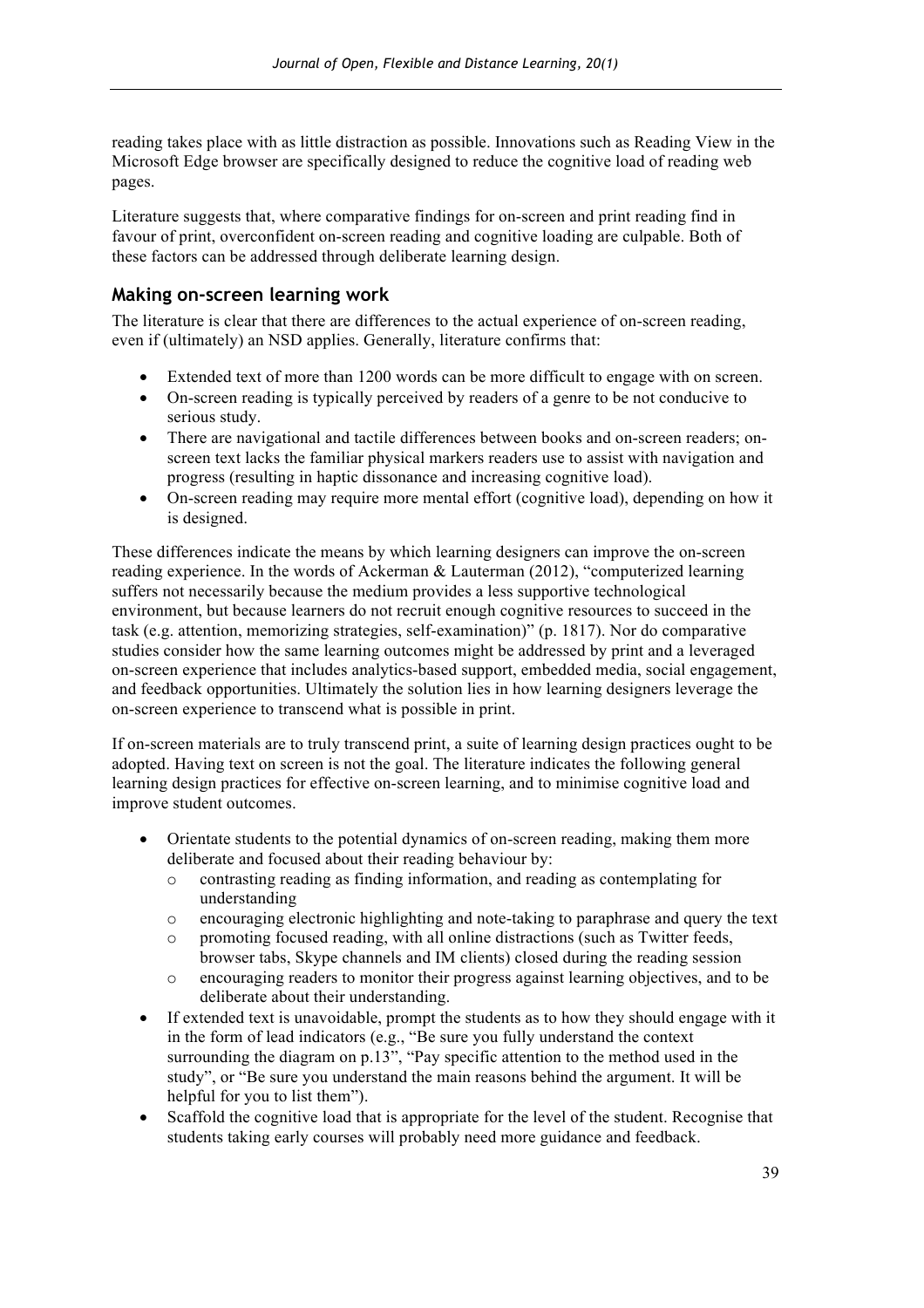- Use a clean, reading-friendly on-screen interface without clutter and distraction.
- Minimise scrolling as a reader behaviour, so that text can be read in a more stationary way.
- Be deliberate in the design of on-screen text by:
	- o chunking text logically, in similar sizes as much as possible
	- o preparing on-screen text to optimise the on-screen display in a reflowable manner, to maximise flexibility
	- o providing as much textual land-marking as possible, including diagrams, summaries, and position indicators
	- o embedding activities and additional media in the text as part of a consistent presentation
	- o as a guide, providing activities every 1000 words, to provide feedback and help reinforce key ideas and concepts (excepting book chapters or articles, which frequently cannot be edited)
	- o minimising in-text hyperlinks and ensuring that any used are of direct relevance.
- If PDF formats cannot be avoided or extended text cannot be edited (for example in book chapters or articles), make these resources available through a print on-demand service, or provide versions that are easy to print.

Importantly, there should be a print option for extended narratives such as book chapters and scholarly articles. Given that such narratives are not easily broken up for activities, nor provide effective analytics data beyond when a student may have started or finished them, and because such files are often not screen-size friendly, there appears no good reason for print to be withheld. The challenge for learning designers is to ensure that such readings are essential, and not better summarised or alternatively presented. Whether such readings should be provided on enrolment or on demand, and who should pay for the printing, become interesting operational questions for institutions to answer.

## **Conclusion**

The debate as to whether distance education materials should be provided in print or on screen is demonstrated to go well beyond arguments of preference, and into the area of learning design. The literature largely confirms that there is no significant difference to learner comprehension if they read from print or on screen. Those studies that do find a significant difference cite overconfidence and additional cognitive load as being responsible for the lower efficacy of onscreen reading, and both of these factors can be addressed through a deliberate approach to educational design. Ultimately, the questions of on screen versus print come down to how an onscreen experience can be provided to maximise student success and equip students for the future.

Student orientation and designing for reduced cognitive load are foundational to their successful on-screen learning experience. Learning designers must build on these foundations to further enhance student success in the form of analytics-based support interventions, evidence-based learning design, and improved learning activities. Institutionally, the added reach and convenience of on-screen education enables further strategic possibilities while, at the same time, demanding more of its online systems.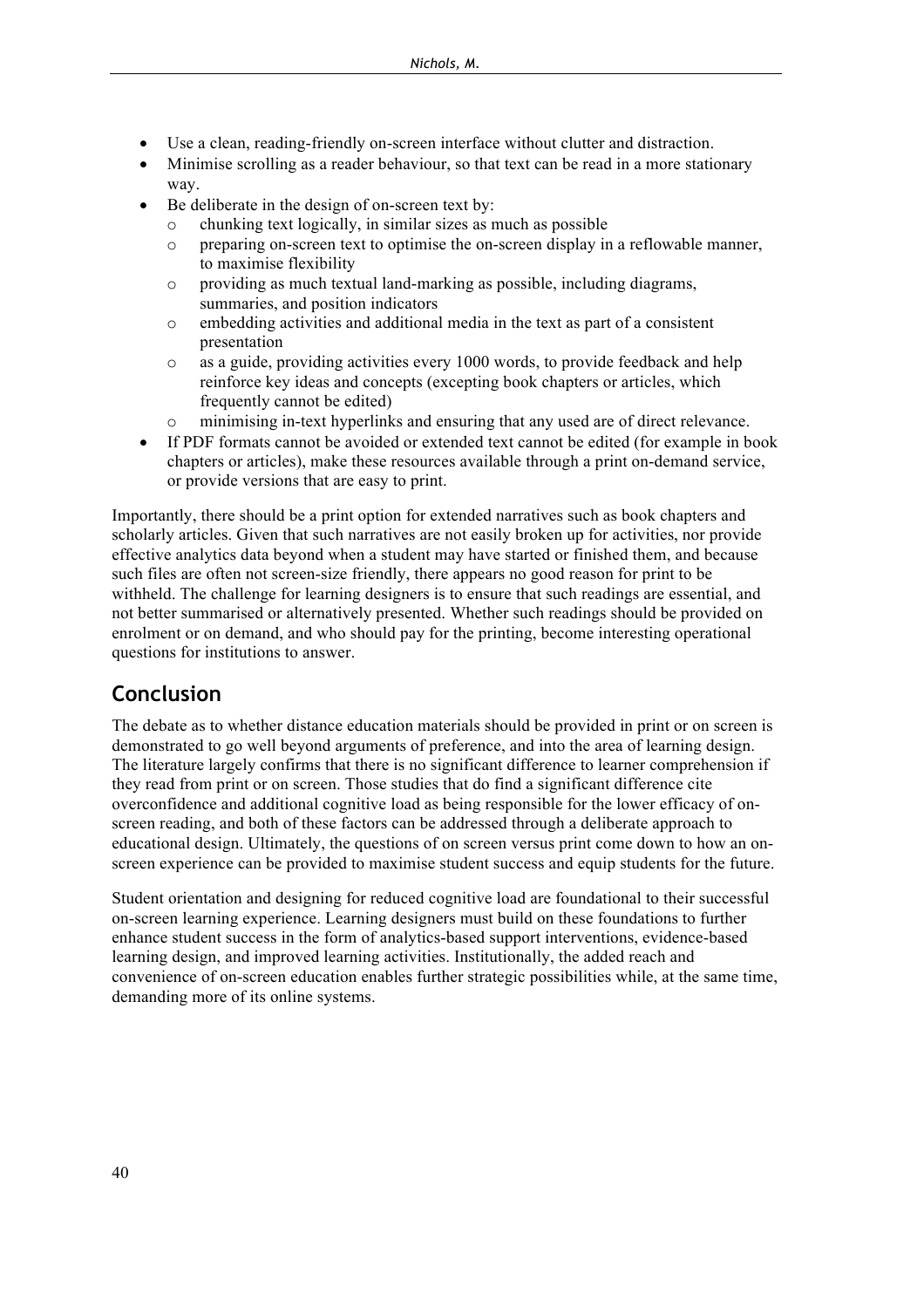#### **References**

- Ackerman, R., & Goldsmith, M. (2011). Metacognitive regulation of text learning: On screen versus on paper. *Journal of Experimental Psychology: Applied, 17*, 18–32.
- Ackerman, R., & Lauterman, T. (2012). Taking reading comprehension exams on screen or on paper? A metacognitive analysis of learning texts under time pressure. *Computers in Human Behavior, 28*(5), 1816–1828. http://doi.org/10.1016/j.chb.2012.04.023
- Ayres, P., & Gog, T. van. (2009). State of the art research into cognitive load theory. *Computers in Human Behavior, 25*(2), 253–257. http://doi.org/10.1016/j.chb.2008.12.007
- Baron, N. S. (2015). *Words onscreen: The fate of reading in a digital world*. New York, NY: Oxford University Press.
- Bercovici, J. (2014). Amazon vs book publishers, by the numbers. Retrieved from http://www.forbes.com/sites/jeffbercovici/2014/02/10/amazon-vs-book-publishers-by-thenumbers/
- Chen, G., Cheng, W., Chang, T.-W., Zheng, X., & Huang, R. (2014). A comparison of reading comprehension across paper, computer screens, and tablets: Does tablet familiarity matter? *Journal of Computers in Education, 1*(2-3), 213–225.
- de Freitas, S., Gibson, D., Du Plessis, C., Halloran, P., Williams, E., Ambrose, M., . . . Arnab, S. (2015). Foundations of dynamic learning analytics: Using university student data to increase retention. *British Journal of Educational Technology, 46*(6), 1175–1188. http://doi.org/10.1111/bjet.12212
- DeStefano, D., & LeFevre, J.-A. (2007). Cognitive load in hypertext reading: A review. *Computers in Human Behavior, 23*(3), 1616–1641. http://doi.org/10.1016/j.chb.2005.08.012
- Dillon, A. (1992). Reading from paper versus screens: A critical review of the empirical literature. *Ergonomics, 35*(10), 1297–1326. http://doi.org/10.1080/00140139208967394
- Ferguson, R., Macfadyen, L. P., Clow, D., Tynan, B., Alexander, S., & Dawson, S. (2014). Setting learning analytics in context: Overcoming the barriers to large-scale adoption. *Journal of Learning Analytics, 1*(3), 120–144.
- Foasberg, N. M. (2014). Student reading practices in print and electronic media. *College & Research Libraries, 75*(5), 705–723. http://doi.org/10.5860/crl.75.5.705
- Gartner. (2015). Gartner says tablet sales continue to be slow in 2015. Retrieved from http://www.gartner.com/newsroom/id/2954317
- Housewright, R., Schonfeld, R. C., & Wulfson, K. (2013). Ithaka S+R | Jisc | RLUK UK survey of academics 2012. UK: Ithaka S+R | Jisc | RLUK. Retrieved from http://repository.jisc.ac.uk/5209/1/UK\_Survey\_of\_Academics\_2012\_FINAL.pdf
- Jabr, F. (2013). The reading brain in the digital age: The science of paper versus screens. Retrieved from http://www.scientificamerican.com/article/reading-paper-screens/
- Kalyuga, S. (2009). Instructional designs for the development of transferable knowledge and skills: A cognitive load perspective. *Computers in Human Behavior, 25*(2), 332–338. http://doi.org/10.1016/j.chb.2008.12.019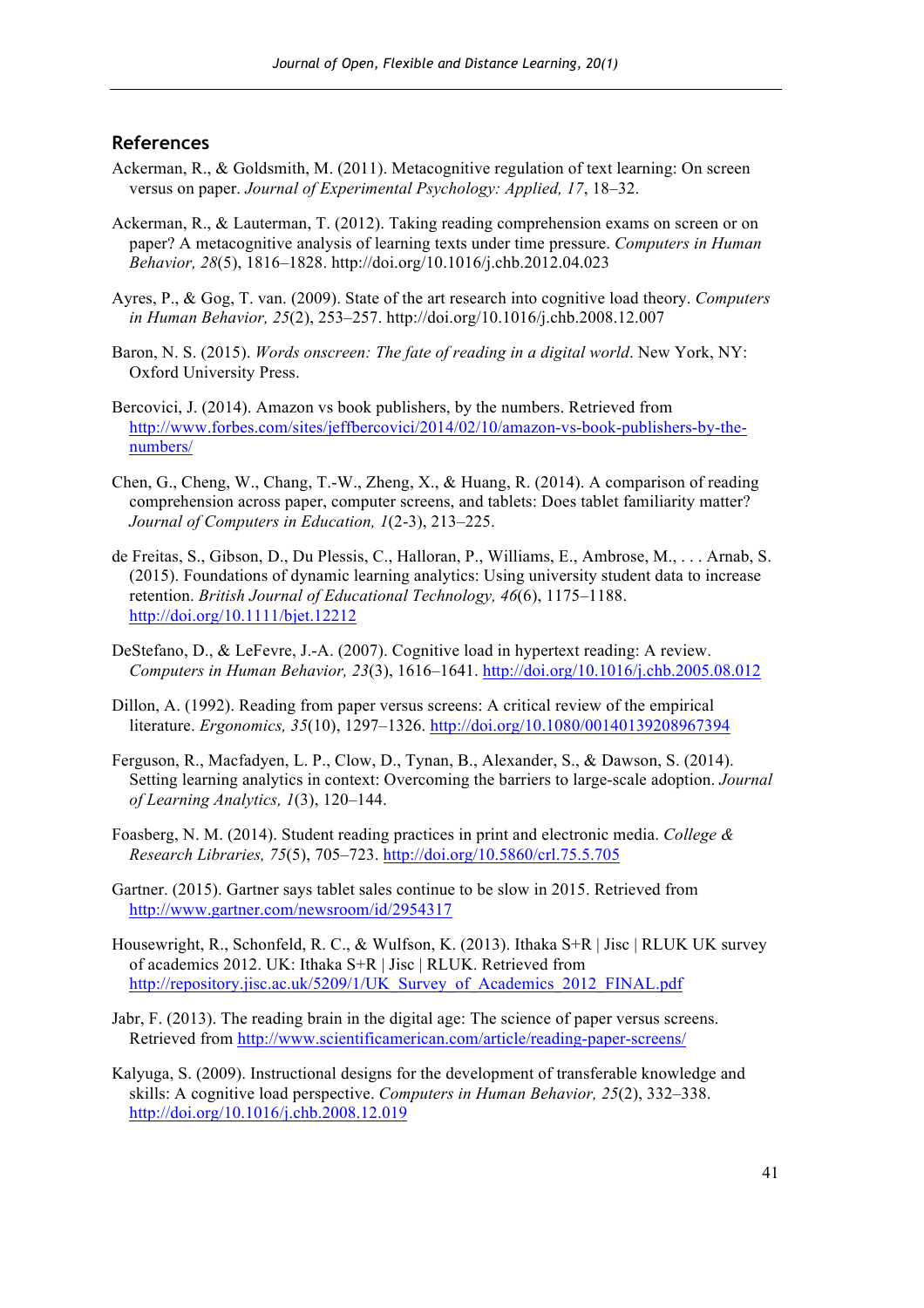- Koslowe, K. C., Waissman, H., & Biner-Kaplan, M. (2011). The blink frequency relationship between reading from a computer screen and reading from a printed page. *Optometry and Vision Development, 42*(3), 168–171.
- Lauterman, T., & Ackerman, R. (2014). Overcoming screen inferiority in learning and calibration. *Computers in Human Behavior*, *35*, 455–463.
- Liu, Z. (2005). Reading behavior in the digital environment: Changes in reading behavior over the past ten years. *Journal of Documentation*, *61*(6), 700–712. http://doi.org/10.1108/00220410510632040
- Malik, S. (2012, August 6). Kindle e-book sales have overtaken Amazon print sales, says book seller. *The Guardian*. Retrieved from http://www.theguardian.com/books/2012/aug/06/amazon-kindle-e-book-sales-overtake-print
- Mangen, A. (2008). Hypertext fiction reading: Haptics and immersion. *Journal of Research in Reading*, *31*(4), 404–419. http://doi.org/10.1111/j.1467-9817.2008.00380.x
- Mangen, A., Walgermo, B. R., & Brønnick, K. (2013). Reading linear texts on paper versus computer screen: Effects on reading comprehension. *International Journal of Educational Research*, *58*, 61–68. http://doi.org/10.1016/j.ijer.2012.12.002
- Margolin, S. J., Driscoll, C., Toland, M. J., & Kegler, J. L. (2013). E-readers, computer screens, or paper: Does reading comprehension change across media platforms? *Applied Cognitive Psychology*, *27*(4), 512–519. http://doi.org/10.1002/acp.2930
- Noyes, J., & Garland, K. (2005). Students' attitudes toward books and computers. *Computers in Human Behavior*, *21*(2), 233–241. http://doi.org/10.1016/j.chb.2004.02.016
- Noyes, J., & Garland, K. (2008). Computer- vs paper-based tasks: Are they equivalent? *Ergonomics*, *51*(9), 1352–1375. http://doi.org/10.1080/00140130802170387
- Oborne, D. J., & Holton, D. (1988). Reading from screen versus paper: There is no difference. *International Journal of Man-Machine Studies*, *28*(1), 1–9. http://doi.org/10.1016/S0020- 7373(88)80049-X
- Rockinson-Szapkiw, A. J., Courduff, J., Carter, K., & Bennett, D. (2013). Electronic versus traditional print textbooks: A comparison study on the influence of university students' learning. *Computers & Education*, *63*, 259–266. http://doi.org/10.1016/j.compedu.2012.11.022
- Subrahmanyam, K., Michikyan, M., Clemmons, C., Carrillo, R., Uhls, Y. T., & Greenfield, P. M. (2013). Learning from paper, learning from screens: Impact of screen reading and multitasking conditions on reading and writing among college students. *International Journal of Cyber Behavior, Psychology and* Learning, *3*(4), 1–27. http://doi.org/10.4018/ijcbpl.2013100101
- Sweney, M. (2013, August 8). More than half of Britons access news online. *The Guardian*. Retrieved from http://www.theguardian.com/media/2013/aug/08/half-britons-access-newsonline
- Vandenhoek, T. (2013). Screen reading habits among university students. *International Journal of Education & Development Using Information & Communication Technology, 9*(2), 37–47.